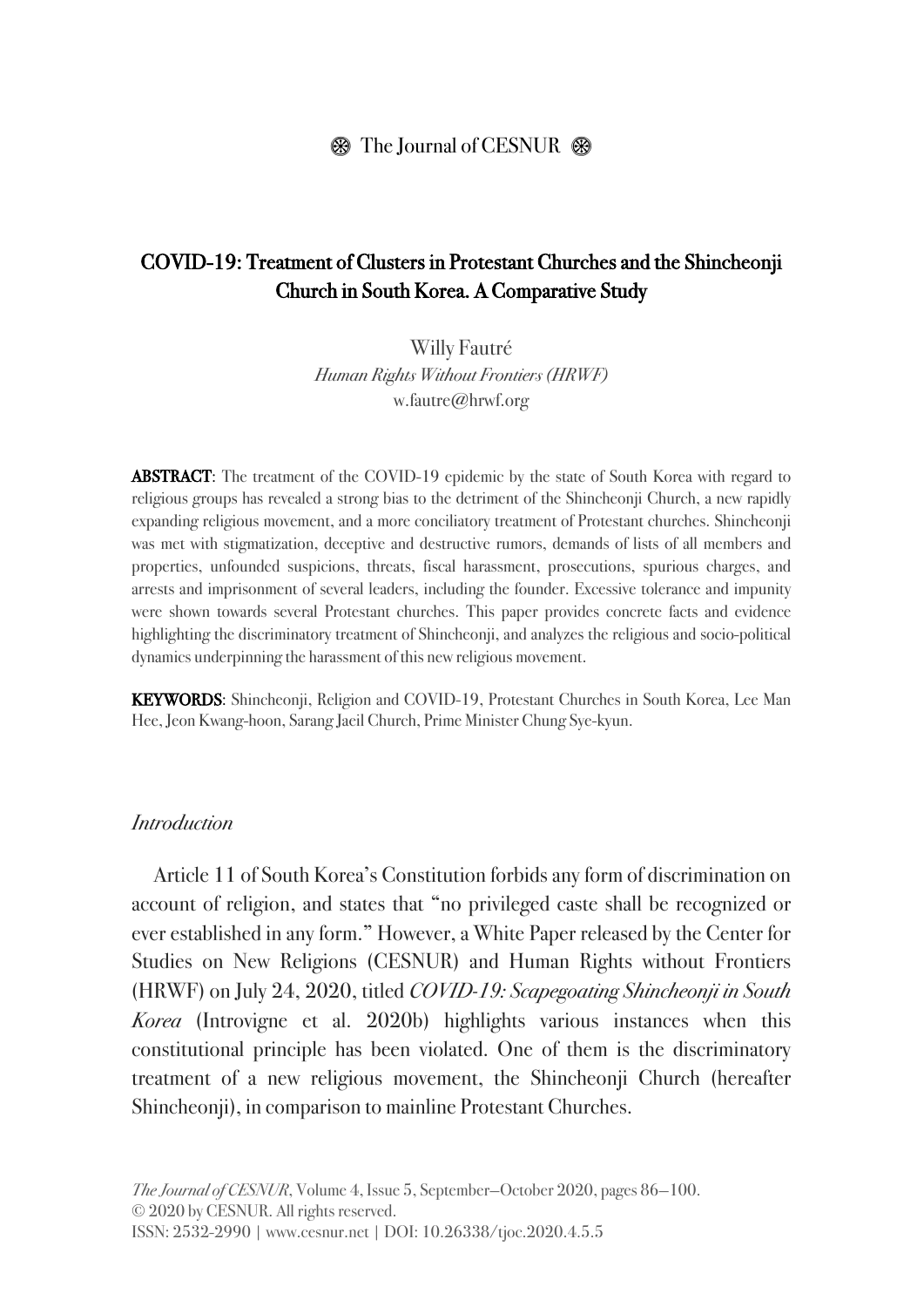Shincheonji, which self-identifies as Christian, has been accused of the acceleration and expansion of the COVID-19 pandemic in South Korea by the media, state and city authorities, politicians, and fundamentalist Protestant Churches. This allegation surfaced when a so-called super-spreader, Patient 31, was identified as a member of Shincheonji in Daegu, a city of about 2.5 million inhabitants. CESNUR and HRWF published an initial White Paper in March 2020, titled *Shincheonji and Coronavirus in South Korea: Sorting Fact from Fiction* (Introvigne et al. 2020a), which systematically debunked myths concerning the moral and legal responsibility of that patient and her Church. This paper found that the reaction of the South Korean authorities was disproportionate, which included measures such as: closing all places of worship for Shincheonji, interrogating the 89-year old Shincheonji founder and leader for four hours before he collapsed, arresting several of the movement's leaders in July 2020, dissolving its legal corporations, confiscating and destroying property, carrying out a nation-wide tax audit of Shincheonji and its local branches, financially crippling the movement through multi-billion civil suits, and, finally, putting in pretrial detention Shincheonji's founder and leader after an extensive interrogation on the night of 31 July. Surprisingly, one person who has not been subjected to criminal proceedings is Patient 31, which confirms that she did not commit any crime.

On the other hand, numerous Protestant churches have disregarded government restrictions related to freedom of worship and assembly. However, they were not treated as harshly as Shincheonji. This paper will analyze the treatment of Protestant churches that refused to abide by the government's health restrictions, as compared to Shincheonji.

It is noteworthy that COVID-19 appeared in these churches about two months before the legislative elections in South Korea, which were scheduled for April 15. This political context played an important role in the government's dealings with Shincheonji, as well as the refusal by a number of Protestant churches to comply with restrictions regarding freedom of worship and assembly.

First, this paper will provide a short overview of proactive measures taken by several major religious organizations. This research demonstrates that Shincheonji was at the forefront of prevention efforts.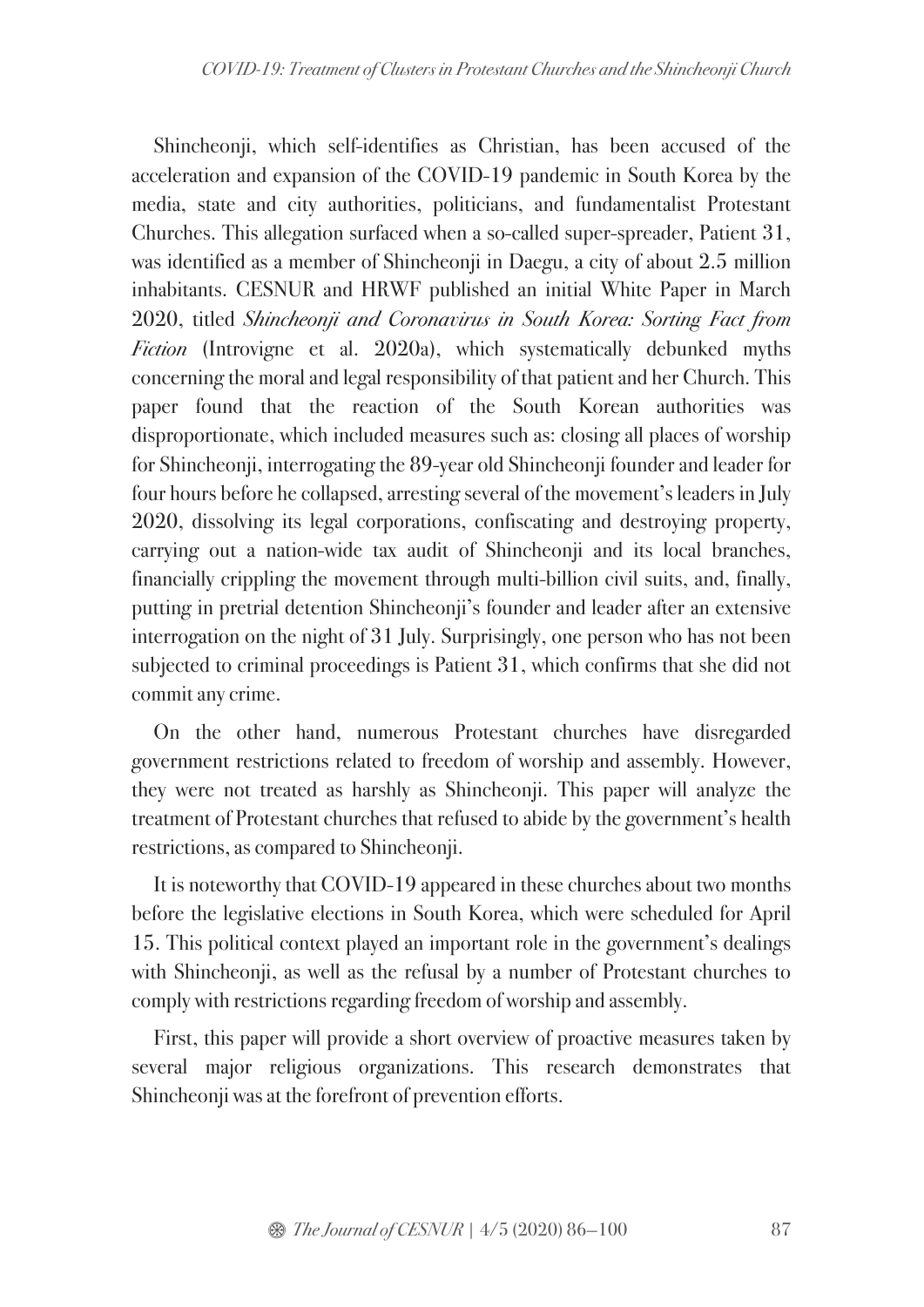# *A Short Timeline of Proactive and Reactive Initiatives*

*25 and 28 January:* Shincheonji issued orders forbidding members who had recently arrived from China to South Korea from participating in religious services (Introvigne et al. 2020a, 19: see *ibidem* for information about Shincheonji included in this timeline).

*18 February:* Shincheonji leaders ordered all of their centers in Daegu to close. They also recommended that all members avoid private gatherings and meetings, refrain from meeting each other socially, self-quarantine, and be tested for COVID-19 if symptoms appeared.

Later that same day, orders were issued by Shincheonji to close all its churches and mission centers throughout South Korea. Simultaneously, President Moon held a cabinet meeting and reiterated the need to return to normal daily lives (Office of the President 2020).

*22 February:* Shincheonji services abroad were also suspended.

*25 February:* The Jogye Order, the largest Buddhist movement in Korea, announced the suspension of services at its temples for a month (*Korea JoongAng Daily* 2020a).

*26 February:* All Shincheonji meetings, activities, or gatherings in all countries outside of South Korea also ceased.

*26 February:* The Catholic Archdiocese of Seoul announced that all 232 of its churches in Seoul, attended by some 1.52 million Christians, would cancel masses from February 26 until March 10 to prevent the spread of the coronavirus. This was the first cancellation of Catholic services there in 189 years. The religious services of the Myeongdong Cathedral were also to be suspended, but the main hall would remain open for visitors from 10am to 7pm (Kwak, Lee, and Kim 2020).

After Shincheonji ordered all congregations and centers to stop gatherings and meetings on February 18, local governments issued separate administrative orders at a provincial level on different dates, which imposed restrictions on religious gatherings for a period of two weeks. However, Shincheonji facilities were ordered to shut down for an indefinite period, and have remained closed to this day. For example, the closure order dated February 21 that the Shincheonji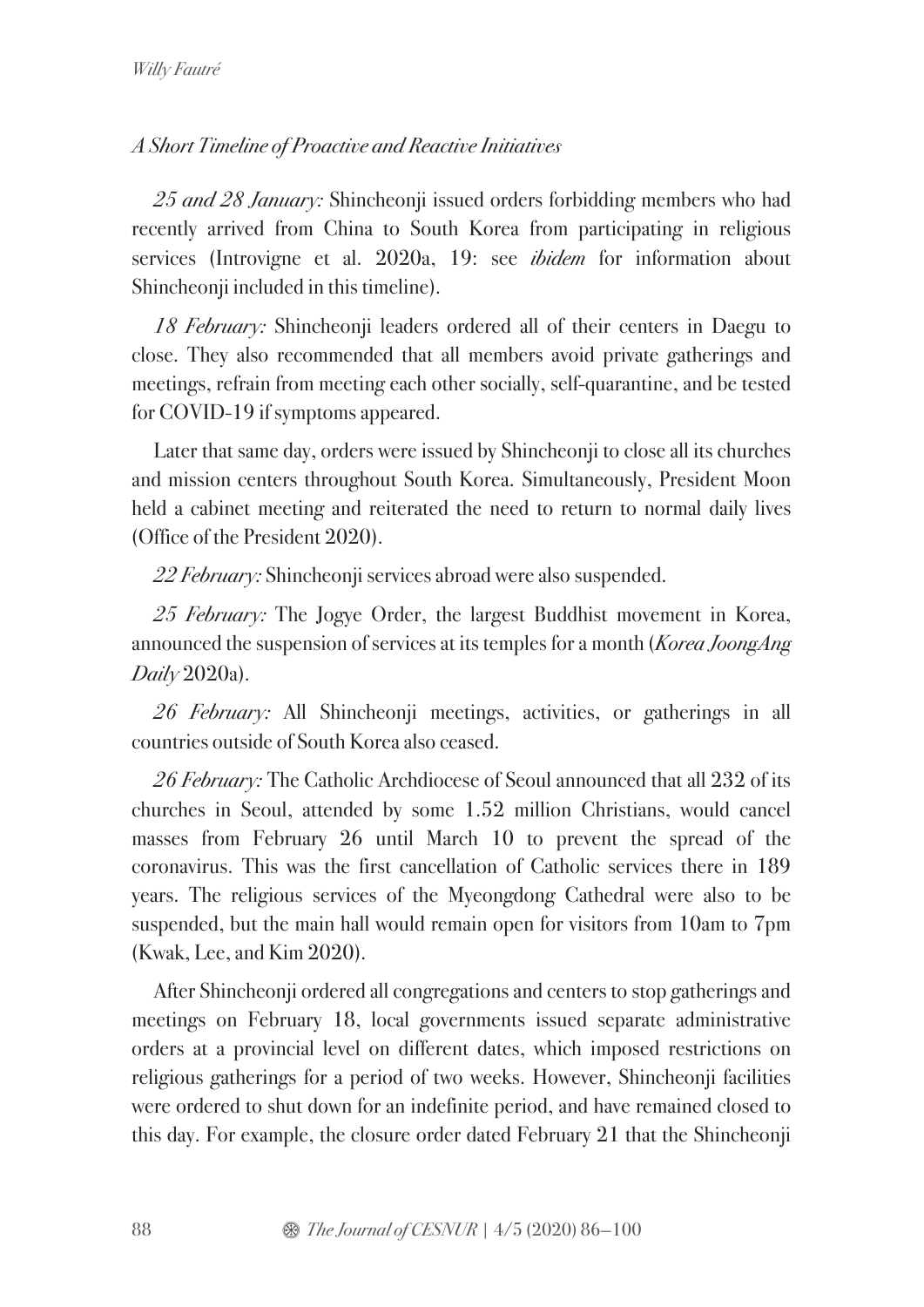headquarters in Gwacheon received from the local government failed to mention a date for the end of the "Temporary Closure of the Facilities of the Shincheonji Church of Jesus to Prevent the Spread of COVID-19 Epidemic in Daegu into the Community" (see Annex 1 and 2).

At the end of February, most Korean Churches, *but not all*, suspended Sunday services and instead held them online. What happened next was predictable.

# *The Grace River Church*

On March 1 and 8, the Grace River Church, a small Protestant Church in Seongnam, Gyeonggi Province, held Sunday services despite calls for caution.

On 16 March, 46 members of this church tested positive for COVID-19, making it the second largest cluster in the Seoul area (*Korea JoongAng Daily* 2020b).

No prosecution was initiated against the leaders of this Protestant community, no penalties were imposed, members were not scapegoated by the media, and the church was not closed by the authorities.

# *The Case of Pastor Jeon Kwang-hoon, a Political Opponent to President Moon*

On February 24, a populist pastor of the well-known conservative Sarang Jaeil Church in northern Seoul, Jeon Kwang-hoon, was arrested and jailed for violating city ordinances banning mass rallies.However, his sentencing was not solely due to this breach of the COVID-19 ban on religious gatherings. He was arrested for being involved in a series of pre-election campaigns, which violates the national Public Official Election Act. Every week, he held a rally calling for "A Pan-National Center to Fight for President Moon Jae-In's Resignation," and appealing for support for a particular political party (Kang 2020).

The South Korean authorities were quick to neutralize this political opponent to President Moon and his administration.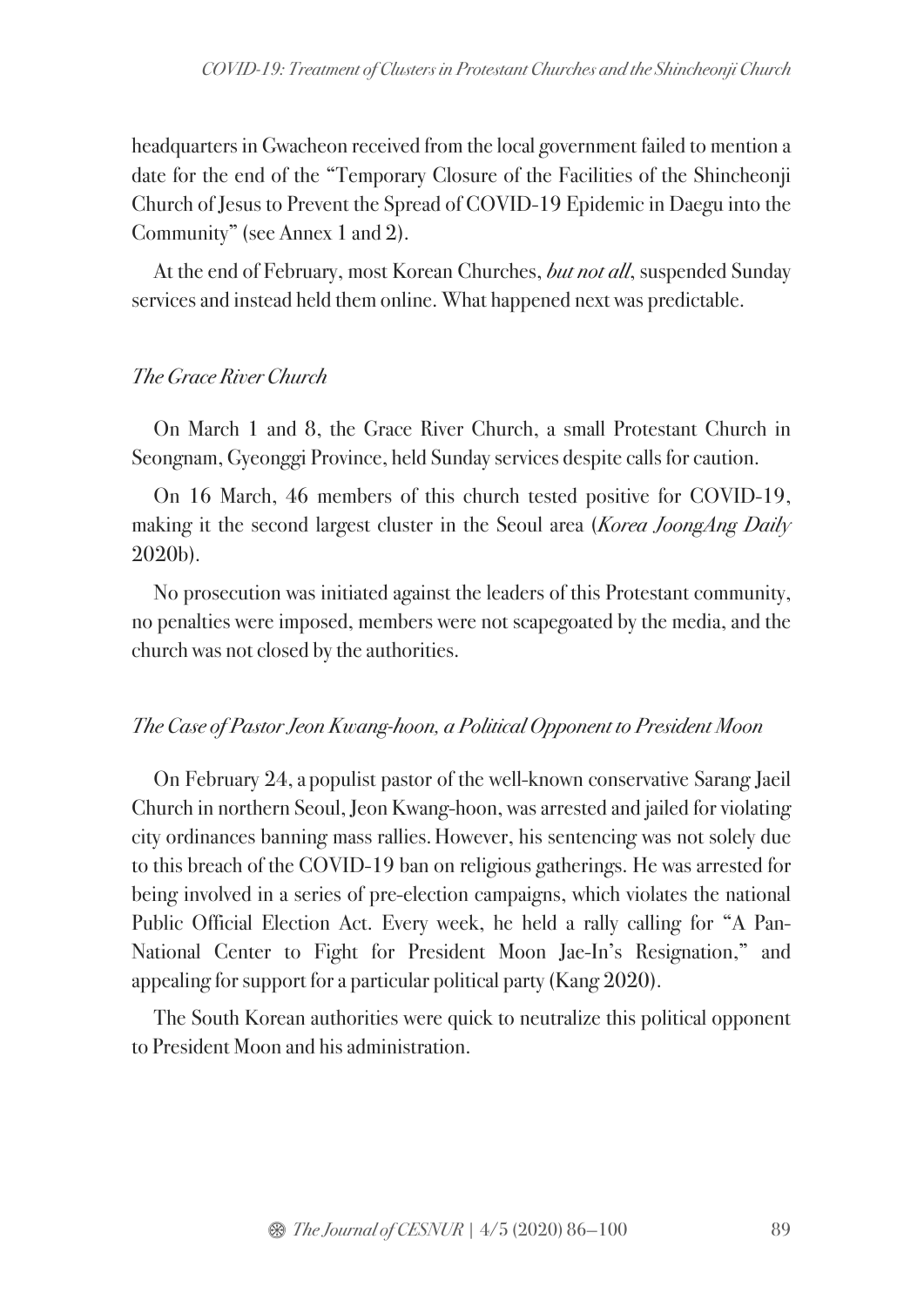## *Prime Minister Chung Sye-kyun Steps In*

On March 21, Prime Minister Chung Sye-kyun issued an administrative order calling for the suspension of mass religious gatherings, entertainment and indoor sports activities for 15 days, from March 22 to April 5—which, according to the Prime Minister, was a "critical period" to contain the coronavirus. He warned that "stern legal action" would be taken against churches violating the quarantine guidelines, including social distancing during small scale services, and checking congregants' temperature (Shim 2020).

"[Such meetings] are actions that threaten not only the individuals partaking in them but also the safety of our entire community," Chung said. "Now is a time of emergency akin to a state of war, so executive orders should not be regarded lightly as a bluff" (Shim 2020).

However, while mass gatherings were prohibited, Chung left room for smaller scale religious meetings. Hundreds of Protestant churches across Korea used this opportunity to hold their Sunday services, without always following the official health guidelines. As there was no obligation to declare such meetings and thus no systematic oversight, impunity prevailed.

#### *The Case of the Sarang Jaeil Church*

In the "absence" of its pastor, the Sarang Jaeil Church held a Sunday service on March 22 to criticize the Moon Jae-in administration. Over 100 municipal officials and 400 policemen were deployed to the premises to monitor the situation. Some members of the church squabbled with the police, as they tried to carry hundreds of plastic chairs from a truck into the church.

"The service held today is an undeniable violation of the administrative order that the city government has imposed on the Sarang Jaeil Church. [...] We will strictly impose penalties," a Seoul city official said (*Yonhap News Agency* 2020a).

Seoul Mayor Park Won-soon (1956–2020), a member of President Moon's Democratic Party who later committed suicide for unrelated reasons, called the church's actions "intolerable" at a press briefing on March 23, and issued an order banning the church from holding any gatherings or services until April 5.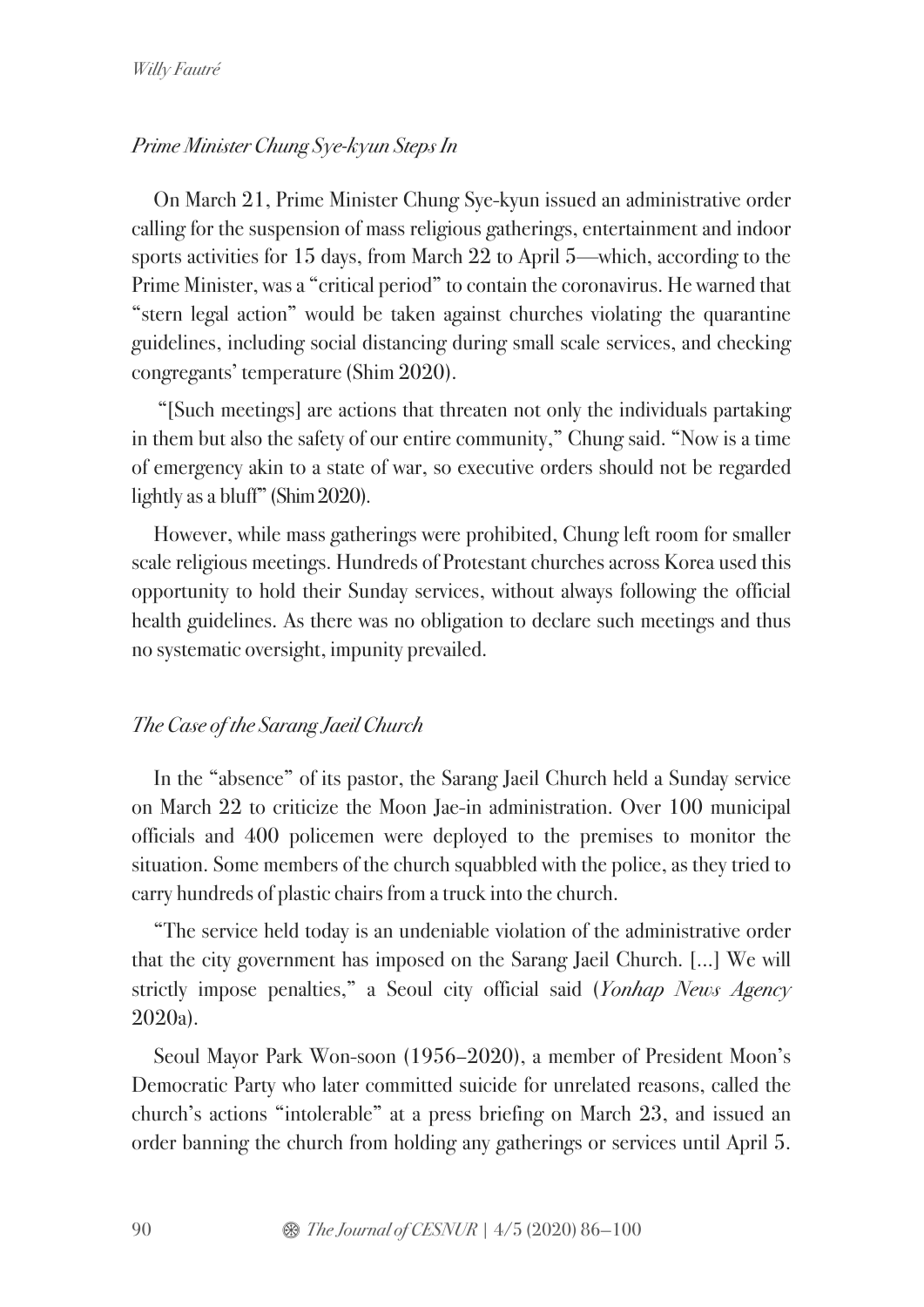"The case of the Sarang Jaeil Church constitutes an action that seriously threatens the safety of the community and threatens the [health] goals of the government and the people," Park said. "The extreme measures we have taken with regard to the Sarang Jaeil Church have nothing to do with freedom of religion, and I'm certain religious leaders will understand" (Shim 2020).

South Korea pledged to take legal action against several Protestant churches for violating the government's guidelines to prevent the spread of COVID-19, the Prime Minister said after this incident. He added that all members violating the order could face a penalty of up to 3 million Korean won (approximately \$2,500 or EUR 2140) (*Yonhap News Agency* 2020a).

At the time of this writing, however, the status of the proceedings against the Sarang Jaeil Church and its pastor was still unknown.

#### *Other Protestant Churches*

Other Protestant churches also held their usual weekend services, with some attempting to adhere to the health guidelines.

The Yonsei Central Church in Guro district limited access to registered members, and disinfected all members and vehicles entering church premises. Worshippers were asked to write down their names and contact details on a visitors' list, and to keep their distance from one another during the service (*Yonhap News Agency* 2020a).

On March 25, it was discovered that at least 28 people had been infected with COVID-19 in the Protestant Manmin Central Church in Guro District, Western Seoul. Numerous people that they were in contact with, including relatives and acquaintances, then tested positive. The church had mainly offered online streaming for services since March 6, but officials believed that an infected person might have spread the disease when several workers and church members convened earlier to discuss the filming of services. The Seoul Metropolitan Government closed and disinfected the church, and assigned 40 officials to conduct contact tracing to block further spread (Namgung and Lee 2020).

No prosecution was initiated against the leaders of this community, and the church was not closed indefinitely.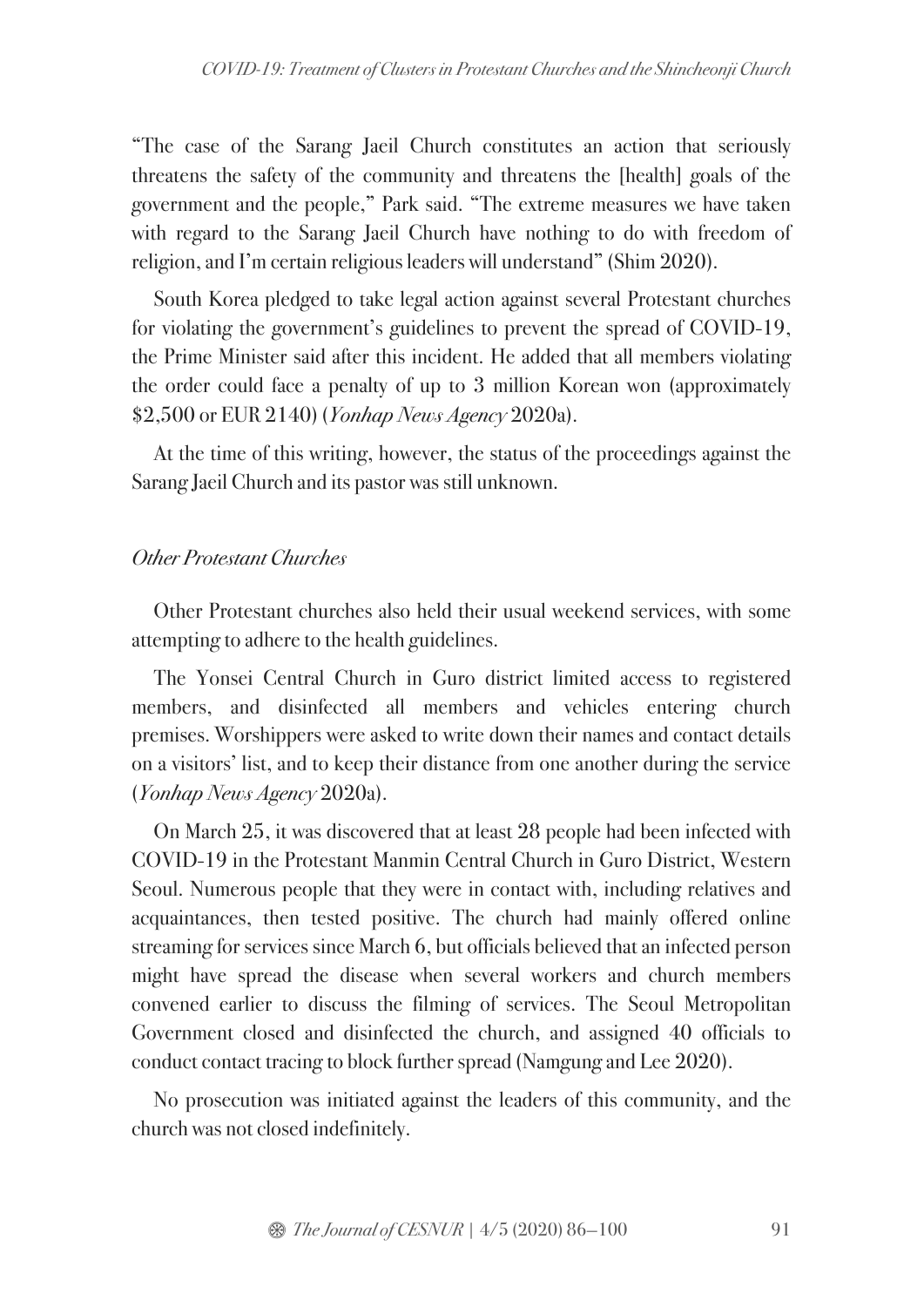## *Second Wave of Outbreaks in Protestant Churches: Wangsung Church, Seoul*

After the effects of the two-week administrative order for the period from March 22 to April 5 ended, Protestant churches resumed their Sunday services, and small gatherings on weekdays. Three months later, an increasing number of new infections had cropped up in Protestant churches in Seoul and its adjacent cities (*Yonhap News Agency* 2020a).

At the end of June, the *Yonhap News Agency* and *Dong-A Daily* investigated the worsening trend within Protestant congregations. On 27 June, *Yonhap* published updates and statistics (Shin 2020), reporting that 22 members of the Wangsung Church, Gwanak-gu, Seoul, had tested positive as of that day, according to the Korea Centers for Disease Control and Prevention (KCDC) and the City of Seoul.

The first confirmed patient from this church was a 31-year-old female residing in Seowon-dong, who tested positive on June 24. The following day, seven members were confirmed to have contracted the virus, and six more were confirmed on the 26.

Out of these first 14 members to test positive, three took part in choir practice on June 18, and seven joined the church's retreat in Daebudo Island, Ansan City, on June 19 and 20. One attended the church service on June 21, and the final member was at all the events listed above.

It is estimated that around 1,700 members attended the service on June 21, so the total number of confirmed patients may have risen since then.

The KCDC is assuming that the virus spread during choir practice or the retreat. It is still unknown whether the church members wore masks during these events.

The authorities explained that the Wangsung Church followed guidelines for services such as people logging information upon arrival, placing hand sanitizers on site, maintaining distance between seats, etc. However, it is highly likely that churchgoers did not continue these measures at small-scale events, and that this led to the virus spreading.

Just a month before, in May, staff members of "pioneer churches" in the metropolitan area visited different churches for revival meetings every day. They sang hymns and said prayers without wearing masks at these meetings, which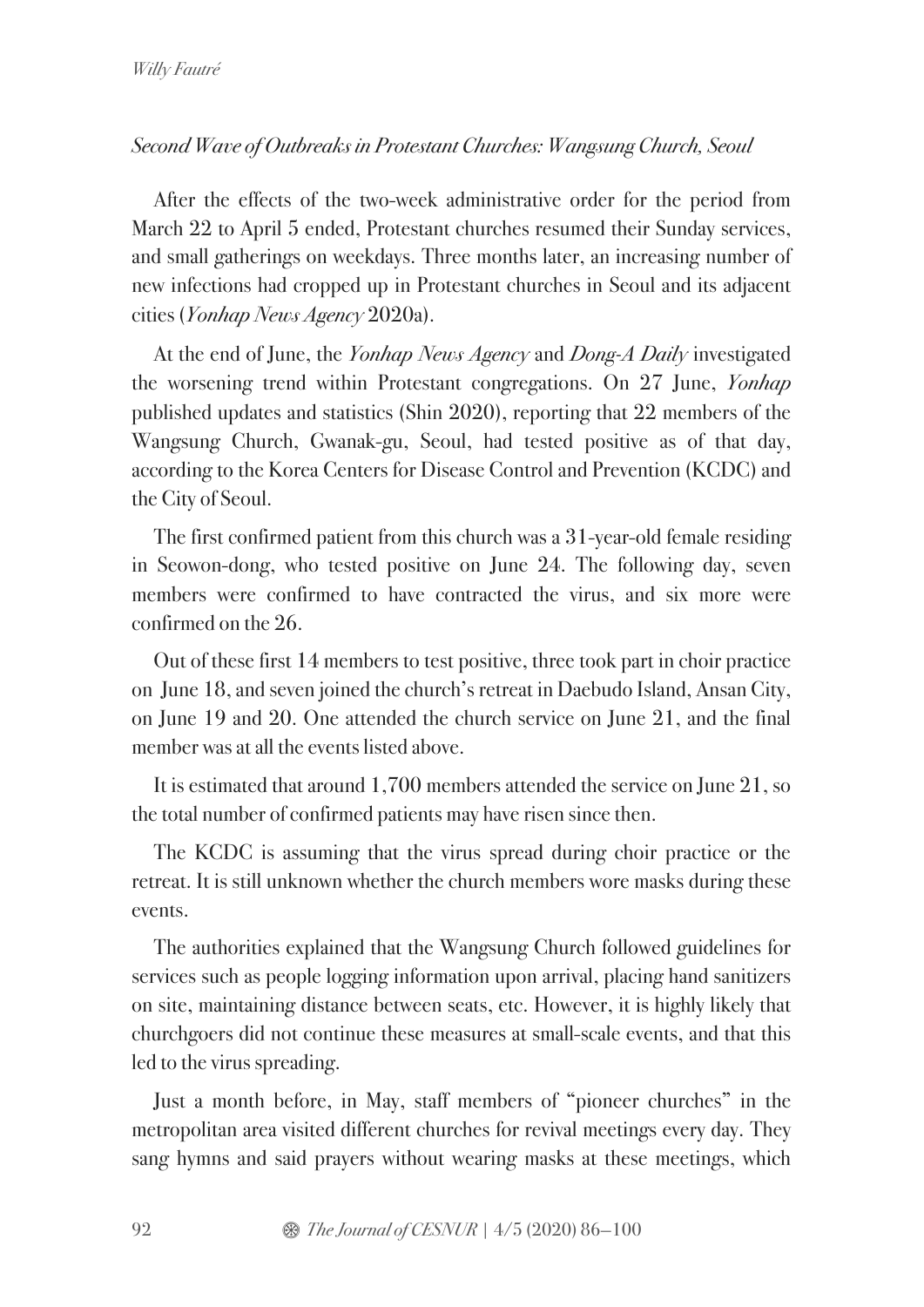resulted in over 70% of the participants contracting the virus.

The reason why church congregations are quick breeding grounds for COVID-19 is that activities such as Bible studies, singing, and sharing meals involve the spread of droplets that carry COVID-19. Also, oftentimes it is the same participants having repeating contacts through these gatherings, which increases the risk of contracting the virus.

Jung Eun-kyeong, the Director of the KCDC, said, "Recently, COVID-19 clusters are tied to religious activities such as church retreats, so we ask for special caution on weekends." She emphasized that,

If offline services are inevitable, minimize the number of congregants, and restrict activities where droplets can be dispersed such as having meals, singing, and especially joining choir activities.

# *Other Churches*

As of 27 June, *Yonhap News Agency* found that the following churches had this number of members who had tested positive for COVID-19:

*Manmin Central Church* in Guro-gu, Seoul: 41 confirmed patients.

*Dongan Church* in Dongdaemun-gu, Seoul: 28 confirmed patients.

*Campus Crusade for Christ* in Jongno-gu, Seoul: 7 confirmed patients.

Additionally, infections linked to Protestant churches emerged outside of Seoul. A few examples are:

*Grace River Church* in Seongnam, Gyeonggi Province: 67 confirmed patients.

*Water of Life Church* in Bucheon city, Gyeonggi Province: 50 confirmed patients.

Newly established churches in metropolitan areas, in Gyeonggi Province (which includes 28 cities around Seoul): 25 confirmed patients.

Meetings of pastors in Gunpo and Anyang, Gyeonggi Province: 22 confirmed patients.

Newly established churches in metropolitan areas in Incheon: 57 confirmed patients.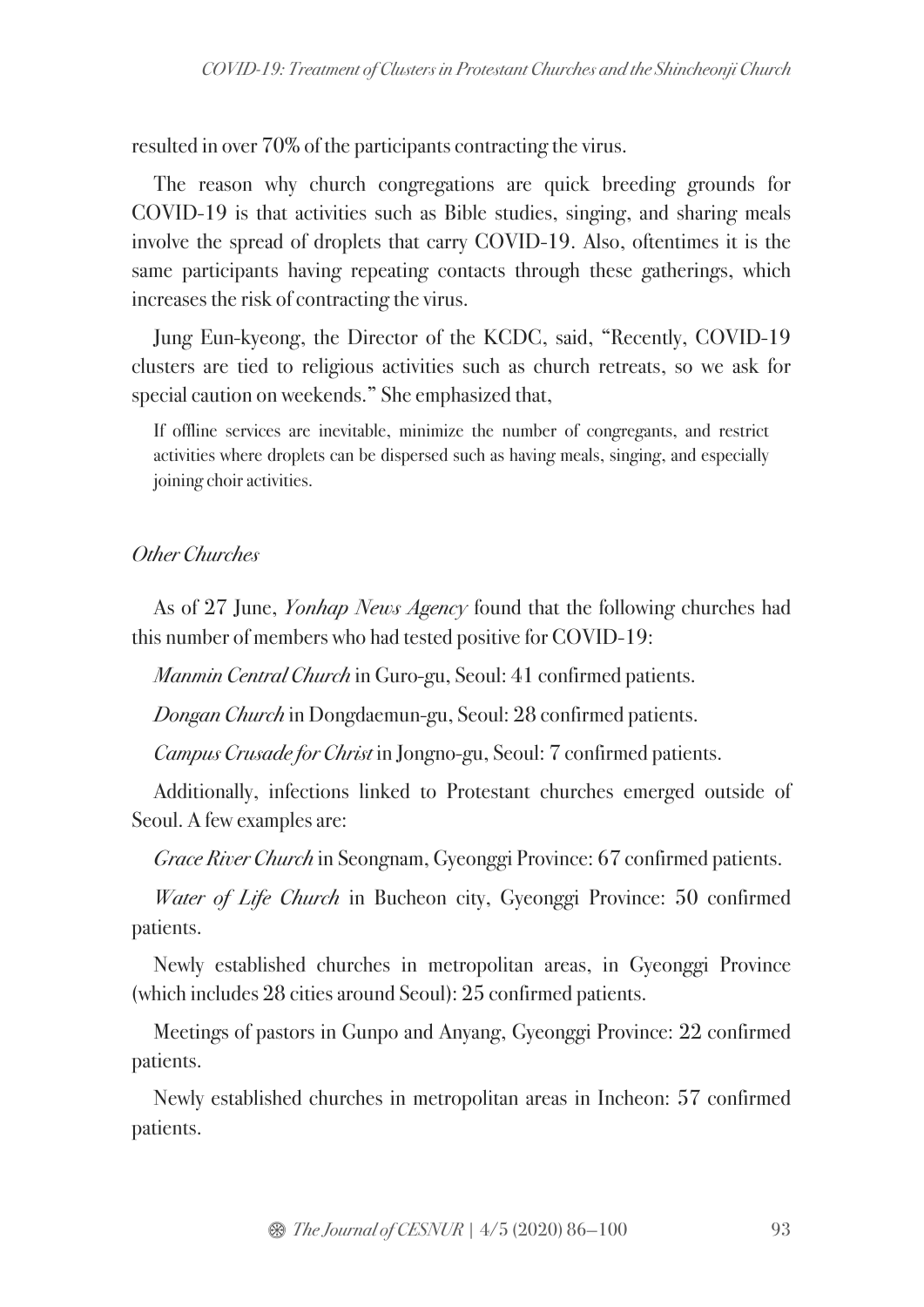*Jesus Malsseum Silcheon Church* in Incheon city, Gyeonggi province: 5 confirmed patients.

Two days later, on June 29, *Dong-A Daily* published complementary and updated statistics (*Dong-A Daily News* 2020):

*Wangsung Church* in Gwanak-gu, Seoul: 27 cases.

*Dongan Church* in Dongdaemun District, Seoul: 28 cases.

*Lord Glory Church* in Anyang, Gyeonggi Province: 38 cases.

*Joongang Baptist Church* in Suwon, Gyeonggi Province: three new cases occurred, and public health authorities said 717 people have been identified as close contacts.

*Onchun Church* in Busan Metropolitan city, Gyeongnam province: 39 cases.

Metropolitan Area Pioneering Church Meeting in Seoul: 37 cases.

No sanctions were ever enlisted against these churches nor their pastors. They were never asked to provide lists of all their members and attendees of religious services, unlike Shincheonji.

Facing a second wave of infections in Protestant churches, the health authorities hesitated about the measures they should take. They finally opted for a ban on small gatherings and meetings in churches. On July 8, they announced that Protestant churches would have to suspend their Bible classes, choir practices, and lunch services from July 10. They would also have to use QR-codes on entry logs to keep records of worshippers participating in services. Congregations would also be prohibited from singing and praying loudly.

The United Christian Churches of Korea (UCCK), one of the biggest associations of Protestant Churches in South Korea, immediately reacted with a press release demanding that the government lift the ban.

Another Protestant group, the Communion of Churches in Korea (CCIK), also opposed the government's decision. "We cannot accept the measures as they labeled the whole Protestant community a hotbed for the virus spread," the CCIK said (*Yonhap News Agency* 2020b). Ironically, this perceived scapegoating is exactly the treatment that Shincheonji had endured for months and that was actively supported by Protestant churches.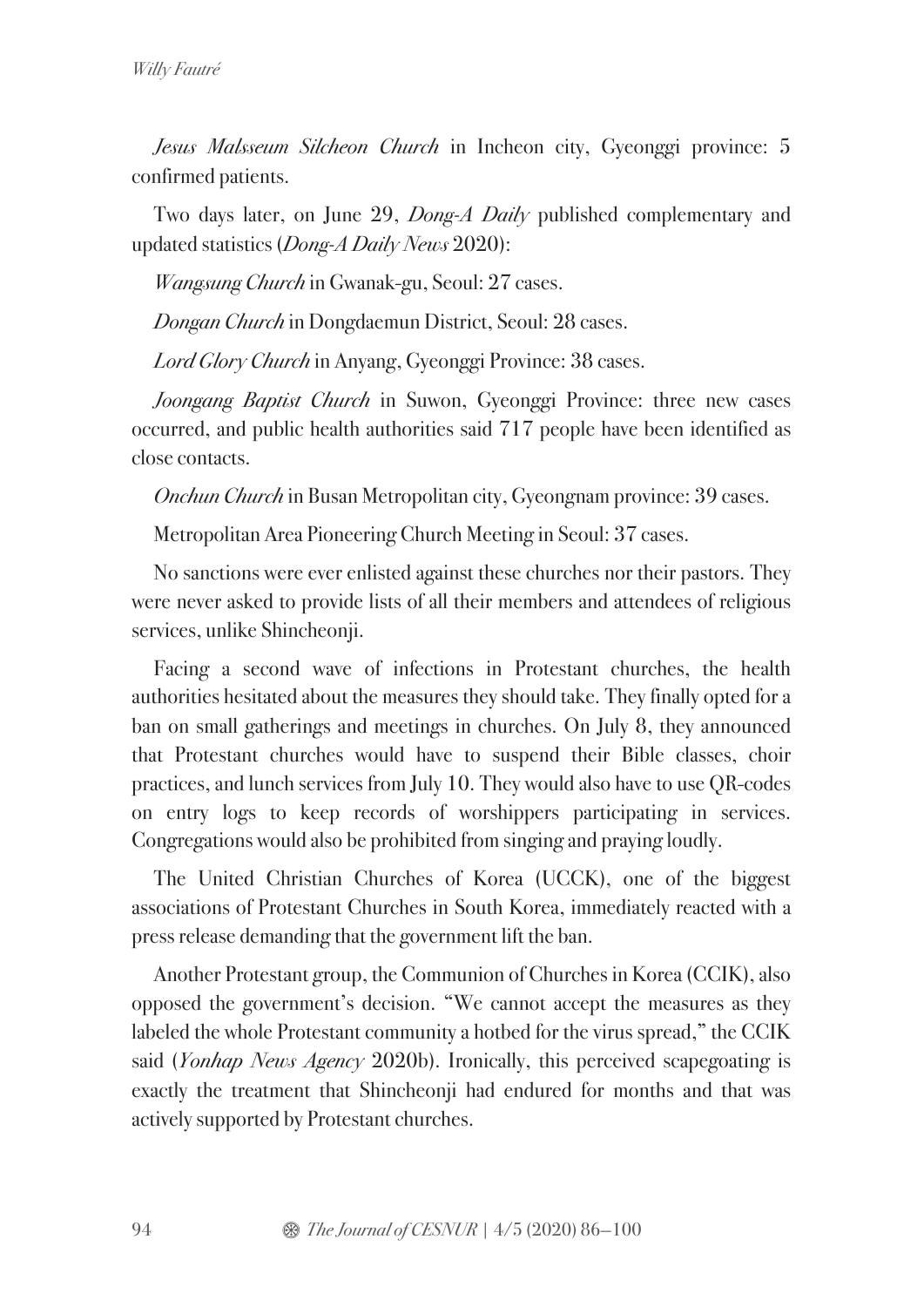## *Conclusions*

Throughout the pandemic, South Korean authorities have dealt with the Protestant churches, very carefully while adopting a completely opposite attitude towards Shincheonji. Tolerance and impunity were shown to Protestant churches, but Shincheonji was met with stigmatization, deceptive and destructive rumors, demands of lists of all members and properties, unfounded suspicions, threats, fiscal harassment, prosecutions, spurious charges, and arrests and imprisonment of several leaders including the founder. This disproportionate and discriminatory treatment seems incomprehensible at first sight, but is unsurprising once some religious and socio-political dynamics are brought to light.

The first reason for this prosecution is that there has been a war waged for years by fundamentalist Protestant churches against Shincheonji. With its around 250,000 members in South Korea, Shincheonji has been a fast-growing religious movement at the expense of the mainstream Protestant churches. Under the guise of fighting against "heresies," they have been desperately trying to recover and retain their followers. For almost twenty years, they have organized the kidnapping, confinement, and coercive de-conversion of thousands of their members who converted to Shincheonji, a practice that is illegal in South Korea but has been tolerated by the authorities (Fautré 2020).

The second reason is political. The fundamentalist Protestant churches are politically conservative, aligning closely with the parties opposed to President Moon. The weight of the Protestant voting block during elections in South Korea is significant. While campaigning for the legislative elections in the spring, fundamentalist Protestant groups instrumentalized the COVID-19 crisis by accusing Shincheonji of deliberately spreading the virus in South Korea. They organized a public petition asking for the ban of Shincheonji and pressed local prosecutors to charge the 89-year-old leader of the Church, Chairman Lee, with homicide by "willful negligence." During the election campaign, the opposition accused President Moon of serious negligence and failures in his management of the COVID-19 crisis. The reaction of the governmental coalition was to place the blame on Shincheonji, which coincided with the interests of the Protestant churches.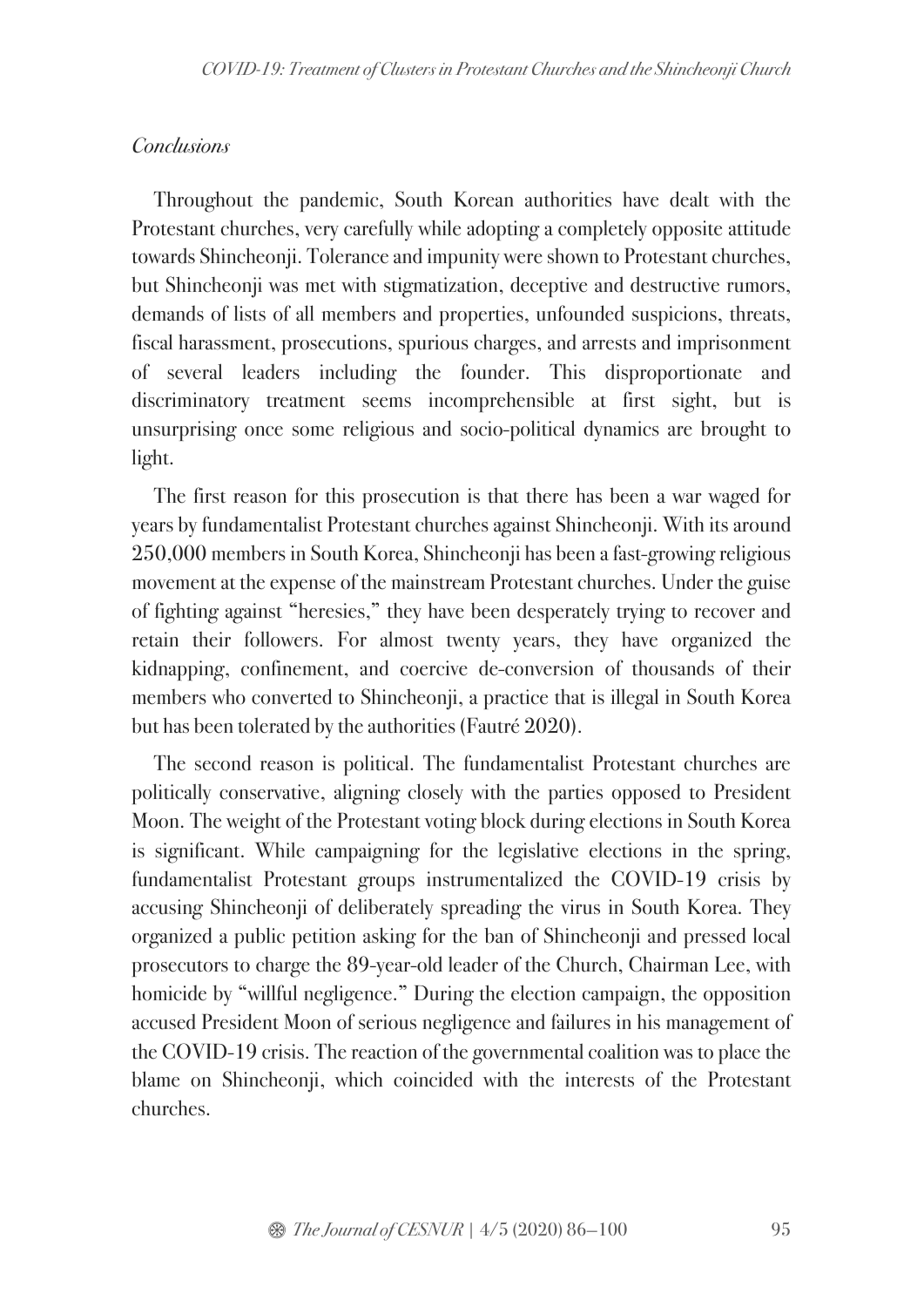Now that the parliamentary election is over, the fundamentalist Protestant churches see a unique opportunity to destroy Shincheonji, which has always been their objective. The COVID-19 pandemic provided an opportunity to sow hostility against Shincheonji, capitalize on other vested interests, and get one step closer to the final solution of their problem.

## **References**

- *Dong-A Daily News*. 2020. "교회 이대로 계속 놔두나? 방역당국, 멈칫하다 화 키울라" (Is It Safe for Churches to Remain Open? Health Authorities' Hesitation Could Make the Situation Worse). June 29. Accessed July 24, 2020. https://bit.ly/33EzuEX.
- Fautré, Willy. 2020. *Coercive Change of Religion in South Korea*. Brussels: Human Rights Without Frontiers. Accessed July 28, 2020. https://bit.ly/3fGuHVJ.
- Introvigne, Massimo, Willy Fautré, Rosita Šorytė, Alessandro Amicarelli, and Marco Respinti. 2020a. *Shincheonji and Coronavirus in South Korea: Sorting Fact from Fiction. A White Paper*. Turin: CESNUR, and Brussels: Human Rights Without Frontiers. Accessed July 29, 2020. https://bit.ly/2DLj3fa.
- Introvigne, Massimo, Willy Fautré, Rosita Šorytė, Alessandro Amicarelli, and Marco Respinti. 2020b. *COVID-19: Scapegoating Shincheonji in South Korea. A Second White Paper*. Turin: CESNUR, and Brussels: Human Rights Without Frontiers. Accessed July 23, 2020. https://bit.ly/31wRUVn.
- Kang, Yunsook. 2020. "Rev. Jeon Kwang-hoon, Representative of the Christian Council of Korea, Arrested." *Christianity Daily*, February 24. Accessed July 25, 2020. https://bit.ly/3gECi8A.
- *Korea JoongAng Daily*. 2020a. "Time to Act Responsibly." February 25. Accessed July 24, 2020. https://bit.ly/3gGjuWp.
- *Korea JoongAng Daily*. 2020b. "It Ain't Over." March 16. Accessed July 29, 2020. https://bit.ly/2PBY0OF.
- Kwak, Jae-Min, Lee Sung-Eun, and Kim Min-Wook. 2020. "Patient Numbers Exceed 1200, Fatalities Reach 12." *Korea JoongAng Daily*, February 26. Accessed July 28, 2020. https://bit.ly/3ippC5Q.
- Namgung, Min, and Lee Sung-Eun. 2020. "New Cluster Discovered at Church in Capital." *Korea JoongAng Daily*, March 30. Accessed July 28, 2020. https://bit.ly/3kuLJtQ.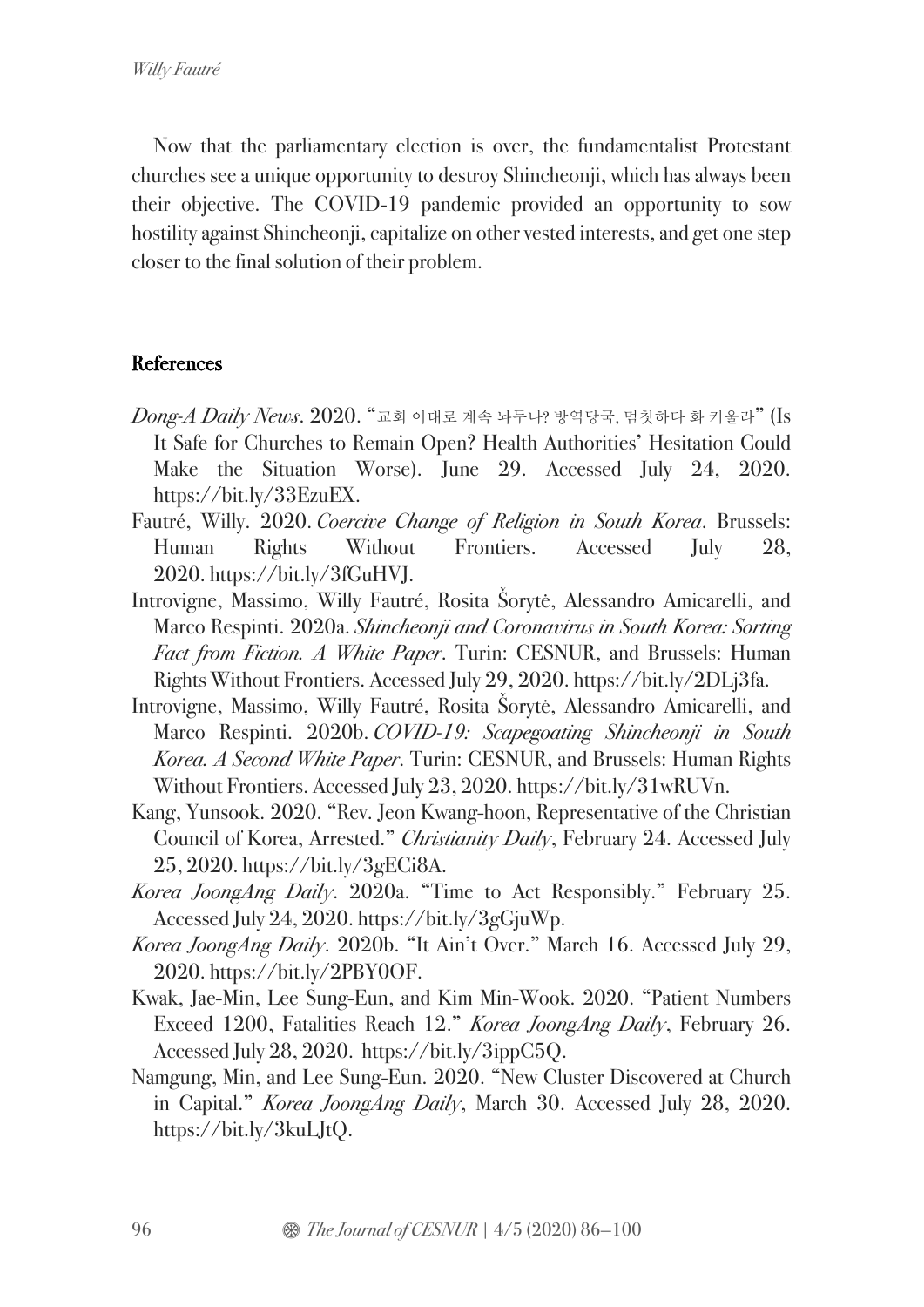- Office of the President. 2020. "Opening Remarks by President Moon Jae-in at 7th Cabinet Meeting." February 18. Accessed July 25, 2020. https://bit.ly/3a8Yh56.
- Shim, Kyu-Seok. 2020. "64 New Cases of Coronavirus on Monday, Some from Abroad." *Korea JoongAng Daily*, March 23. Accessed July 29, 2020. https://bit.ly/30Cz3sP.
- Shin, Jae-Woo. 2020. "또다시 교회 집단감염…교회밖 소모임서 방역지침 무력화됐나" (Infection Linked to Churches Emerges Once Again). *Yonhap News Agency*, June 27. Accessed July 27, 2020. https://bit.ly/2DqQjZr.
- *Yonhap News Agency*. 2020a. "Churches Push Ahead with Services Despite Stricter Calls for Social Distancing." *The Korea Herald*, March 29. Accessed July 24, 2020. https://bit.ly/3ak6Vy1.
- *Yonhap News Agency*. 2020b. "Protestant Community Protests Government's Ban on Church Gatherings." *The Korea Herald*, July 9. Accessed July 27, 2020. https://bit.ly/3a7BmqV.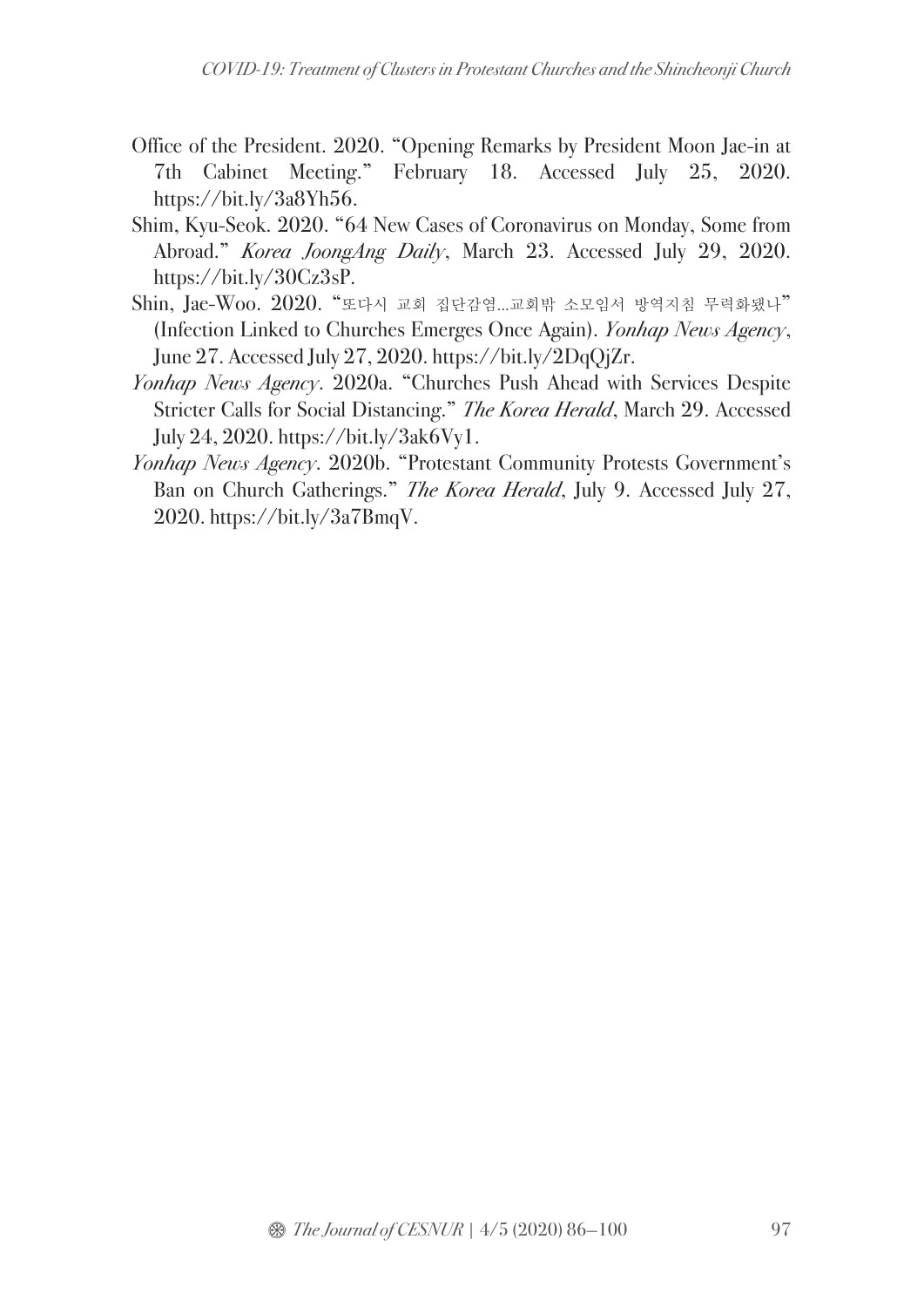# Annex 1

Fax from Gyeonggi Provincial Government to Shincheonji, February 21, 2020 (original).

|                 | 2020-02-21 11:42 From: 03180084179 To: 025026426                             |                | Page.001/004                                                                                               |
|-----------------|------------------------------------------------------------------------------|----------------|------------------------------------------------------------------------------------------------------------|
|                 |                                                                              | 새로운 경기, 공정한 세상 |                                                                                                            |
|                 |                                                                              |                | 새로운 경기                                                                                                     |
| 세계속의 경기도        | 경                                                                            | 71<br>도        | 음성한 내상                                                                                                     |
| 수신 신천지예수교회 과천본산 |                                                                              |                |                                                                                                            |
| (경유)            |                                                                              |                |                                                                                                            |
|                 |                                                                              |                | 제목 (긴급) 대구 코로나19 유행 관련 지역사회 확산 차단을 위한 교회사설 일시폐쇄 등 협조 요청                                                    |
|                 | 1. 귀 교회의 무궁한 발전을 기원합니다.                                                      |                |                                                                                                            |
|                 | 에 따라 아래사항을 행정지도하오니 적극 이행(협조)하여 주시기 바랍니다.                                     |                | 2. 코로나19 유행과 관련, 경기도내 귀 교회 소속 신자 분들 중 일부가 확진자가 발생한 대<br>구집회에 참석하는 등 감염병 전파 우려가 있어 감염병 유행을 차단하고자 행정절차법 제49조 |
|                 | 가. 귀 교회 소속 예배당 및 관련시설 전체 일시폐쇄                                                |                |                                                                                                            |
|                 | 나. 일체의 집회 및 봉사활동 중단 및 기 실시한 집회 및 봉사활동 내역 제출                                  |                |                                                                                                            |
|                 | 다. 대구집회 참석자 명단 제출, 보건소 신고 및 검사, 자가격리 조치<br>라. 유중상자 전수조사를 위한 경기도내 전체 신자 명단 제출 |                |                                                                                                            |
|                 | 시 역학조사 및 무료 검사 등을 위해 요구하는 것임.                                                |                | ※ 일시폐쇄는 소독 등을 통한 전파 차단 조치이며, 신자 명단 등은 유증상자 발생                                                              |
|                 | 마. 제출방법 : 지체없이 경기도청 감염병관리과 이메일(gg0065@gg.go.kr) 송부                           |                |                                                                                                            |
|                 |                                                                              |                | 3. 경기도는 이번 대구지역 코로나19 집단발생에 따른 경기도내 감염병 유행 차단을                                                             |
|                 | 통하여 유증상자 무료검사, 시설 폐쇄, 소독 등의 조치를 지원할 계획입니다.                                   |                | 위해 귀 교회와 적극 협의할 용의가 있으며 보건환경연구원 및 관할 보건소 등을                                                                |
|                 |                                                                              |                |                                                                                                            |

붙임 신도명단 서식 2부. 끝.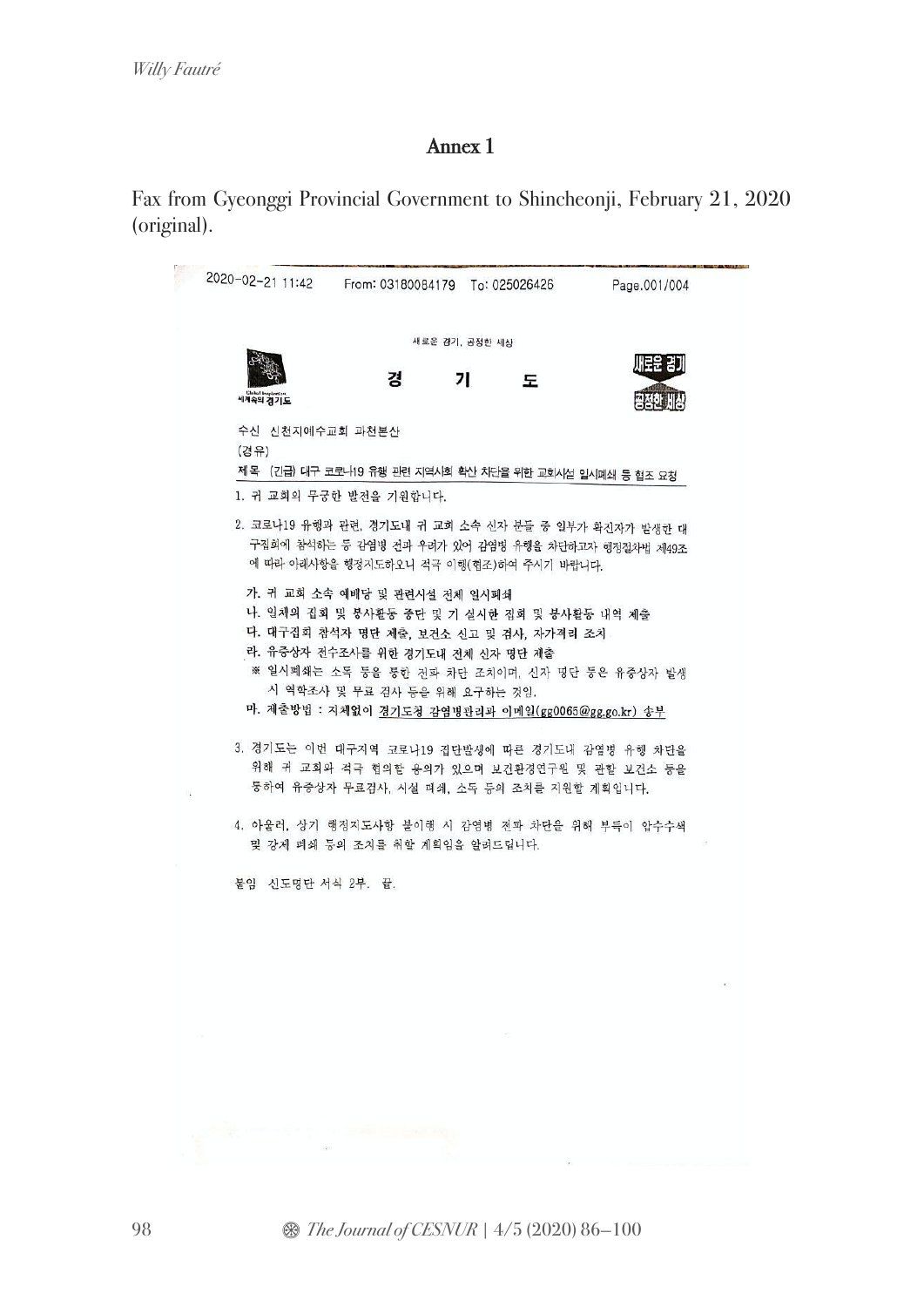# Annex 2

Fax from Gyeonggi Provincial Government to Shincheonji, February 21, 2020 (translation).



Brand New Gyeonggi, Fair World Gyeonggi-do



To: Gwacheon Headquarters of the Shincheonji Church of Jesus

(Via)

Title: (URGENT) Request for Cooperation with the Temporary Closure of the Facilities of Shincheonji Church of Jesus to Prevent the Spread of COVID-19 Epidemic in Daegu into the Community.

1. We hope your church to continue to develop and thrive.

2. Regarding COVID-19 epidemic, since some of your congregation members in Gyeonggi-do may have been at a risk of spreading this infectious disease by attending the religious assemblies in Daegu, where many confirmed cases are identified, the following administrative guidance is provided in accordance with Article 49 of the Administrative Procedures Act, and therefore please actively follow (cooperate with) the guidance to prevent the spread of COVID-19 epidemic into our community.

a. To temporarily close all of chapels and related facilities of your church;

b. To stop all religious assemblies and service activities and submit the details of the previous assemblies and service activities;

c. To submit the list of your congregation members who attended the religious assemblies in Daegu; to report these congregation members to the public health centers and have them get COVID-19 tests; to have them enter self-isolation;

d. To submit a complete list of your congregation members in Gyeonggi-do to conduct a thorough investigation of symptomatic individuals.

※ Temporary closure of the facilities is intended to disinfect to prevent the spread of the infectious disease, and submission of the list of the